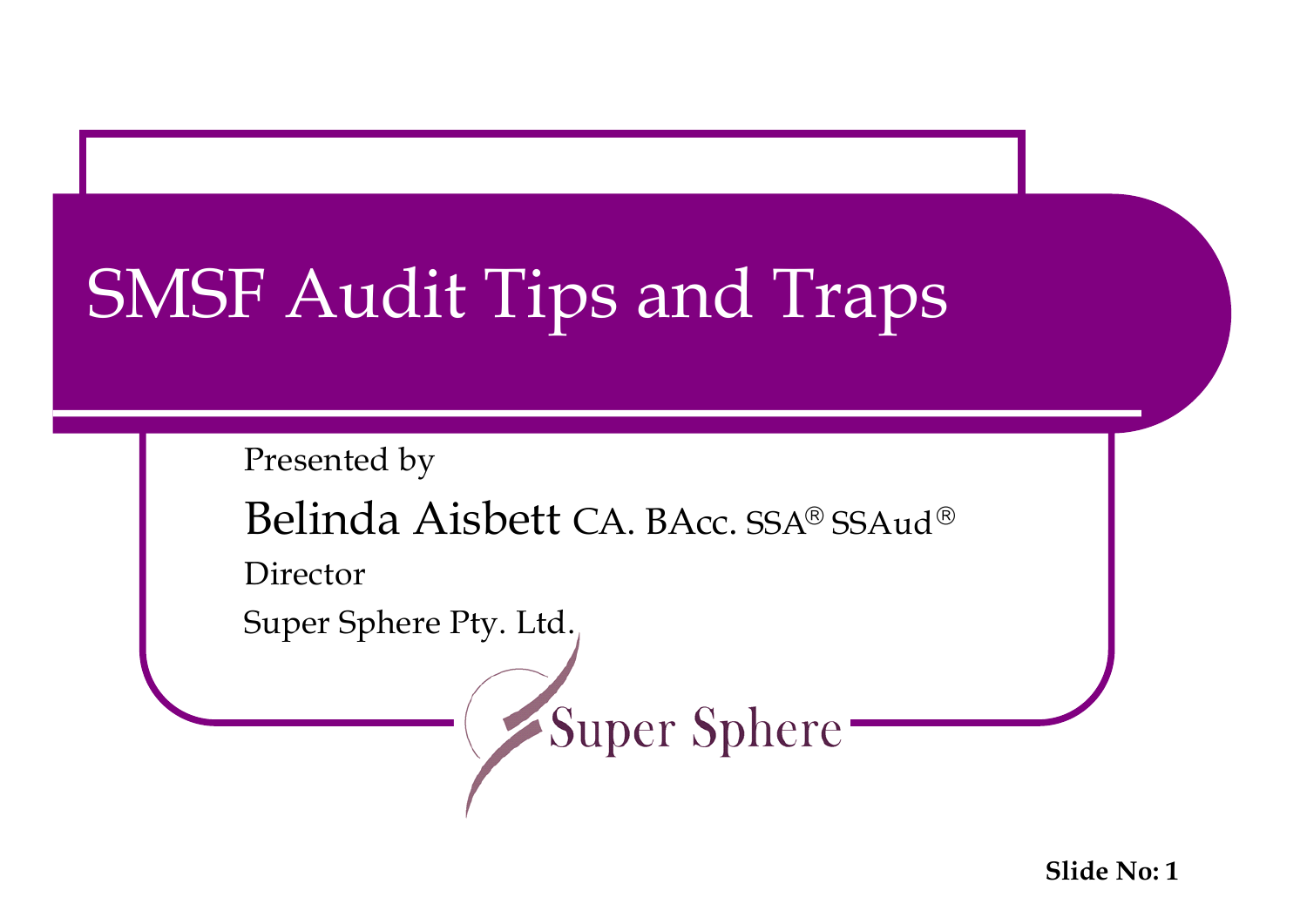## Introduction

- o Asset valuation issues
- o Investment strategy issues
- o NALI risks
- o COVID impact and audit considerations

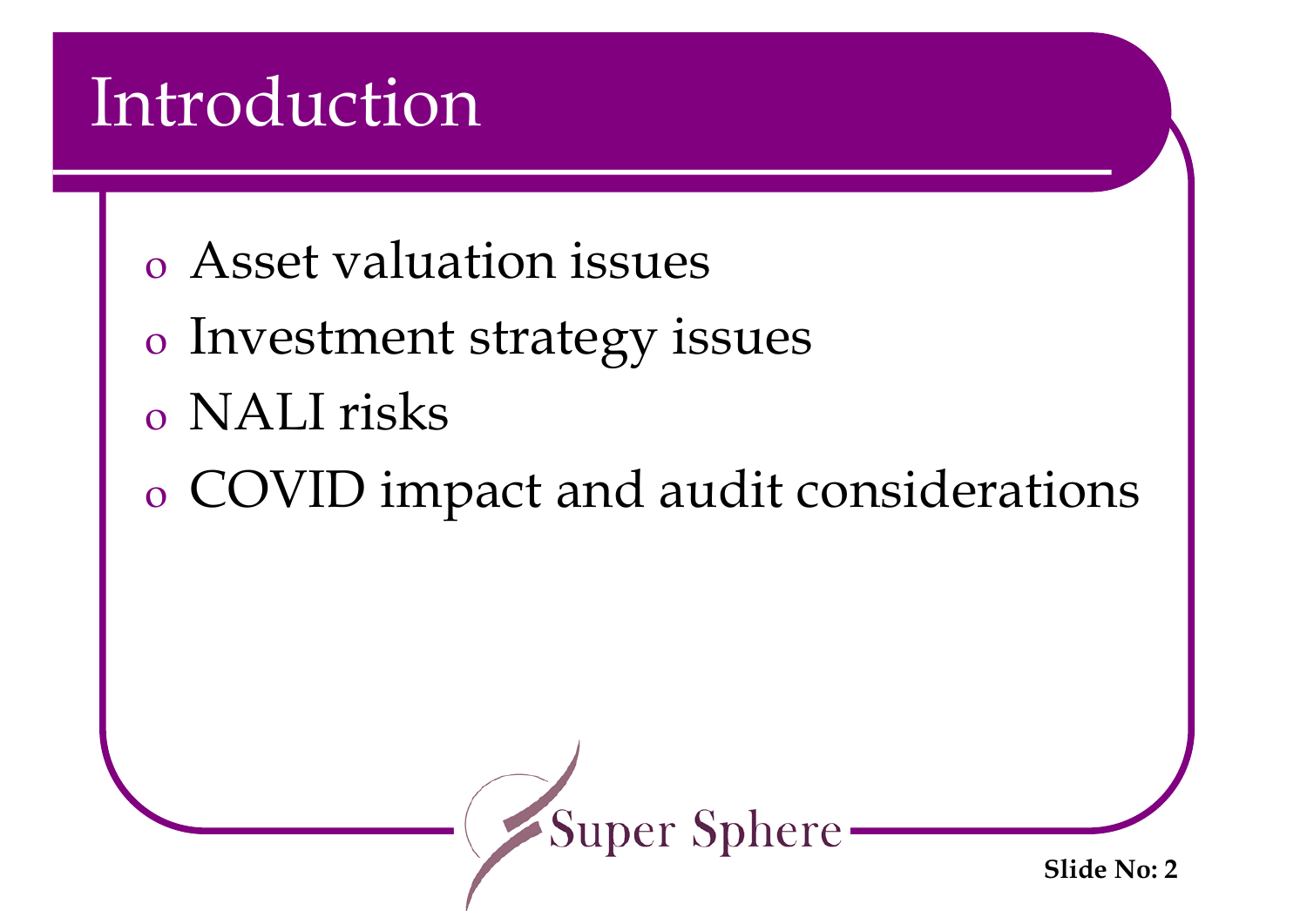## Asset Valuation Issues

- o Reg 8.02B requires all assets to be reported at market value every year end
- o Therefore, that means NO 3 year property valuations
- o The auditor must be provided with sufficient appropriate audit evidence

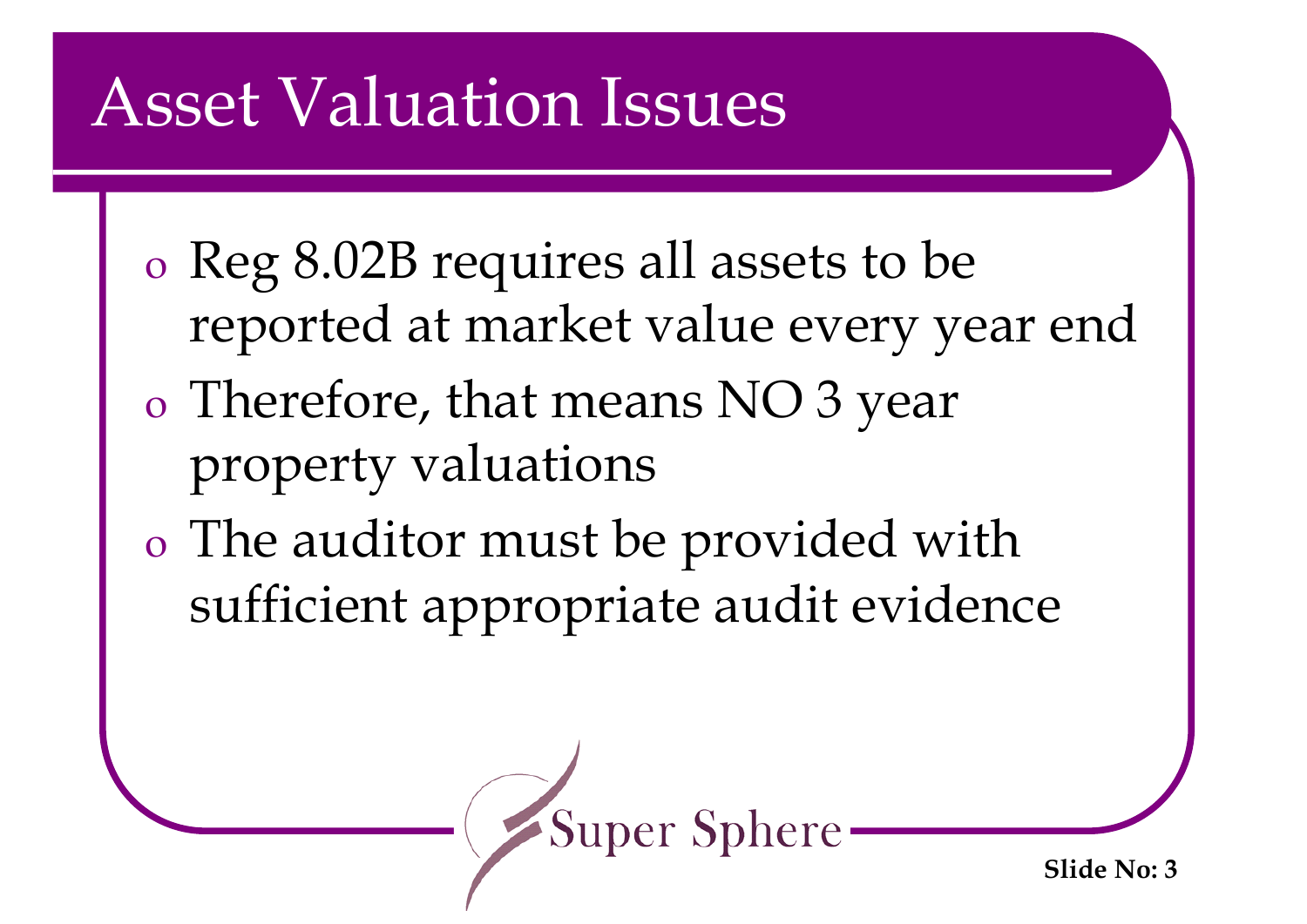### Asset Valuation Issues

- o ATO guidelines do appear contradictory – it notes the trustee doesn't need to source valuation information if there has been no significant event effecting the asset value
	- <sup>o</sup> But without the valuation evidence, how would the auditor know if there has been a significant event or not?

**Super Sphere**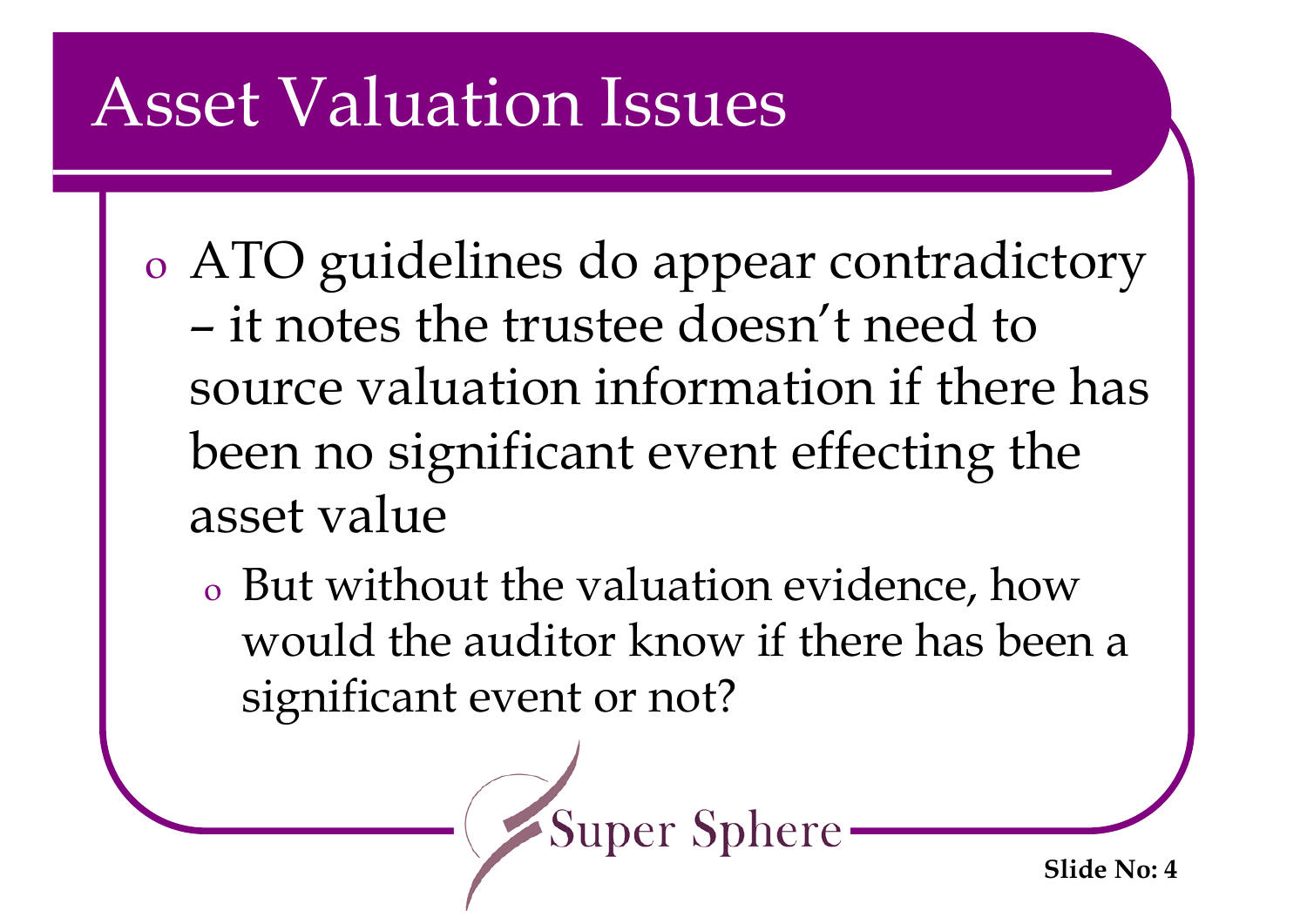## ATO Guidelines

- o The ATO believe trustees should source a variety of information to substantiate the market value
- o One item of evidence is not sufficient for the ATO

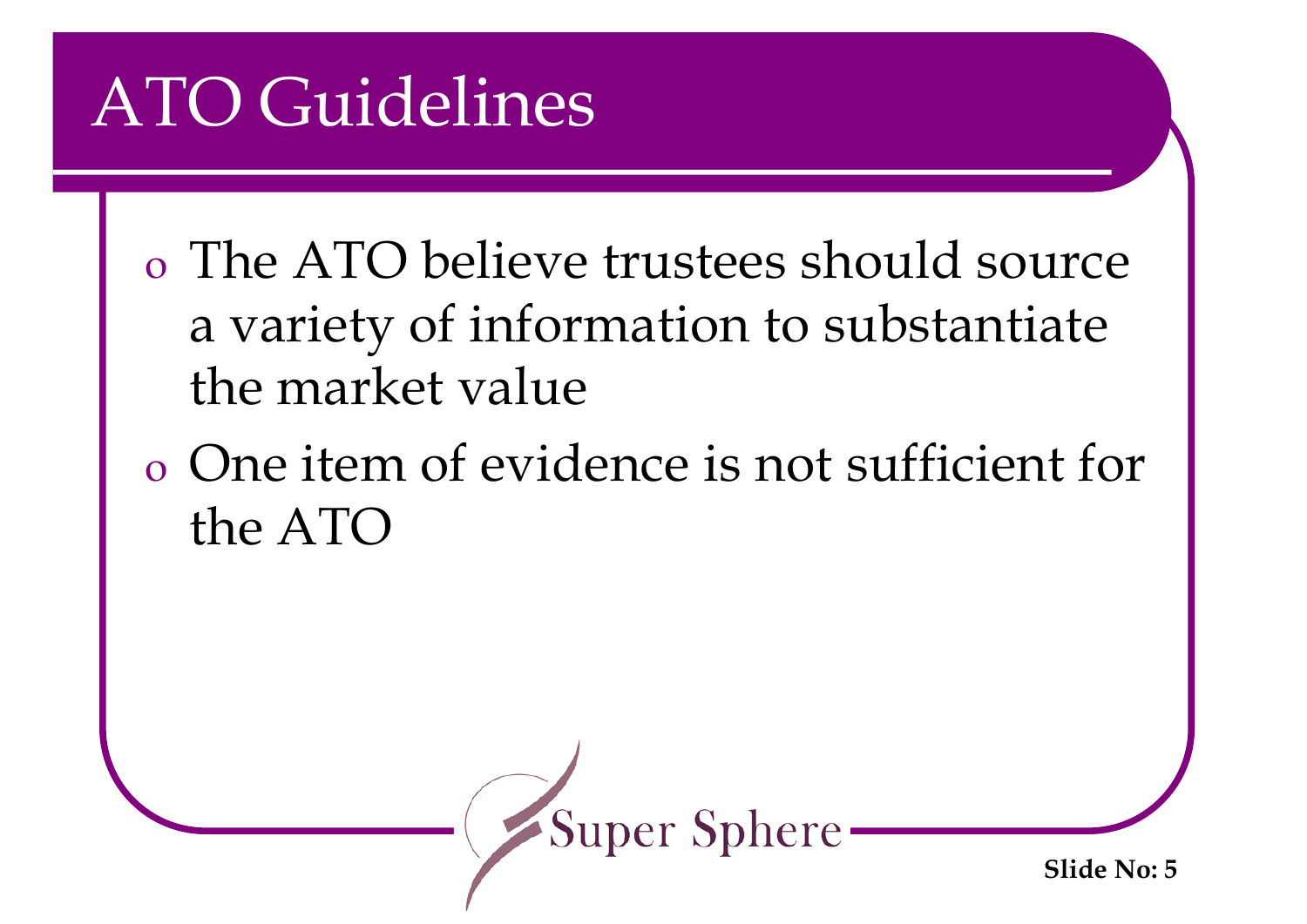## ATO Guidelines

o ATO guidelines require property value evidence such as real estate agent appraisals to include comparable sales information

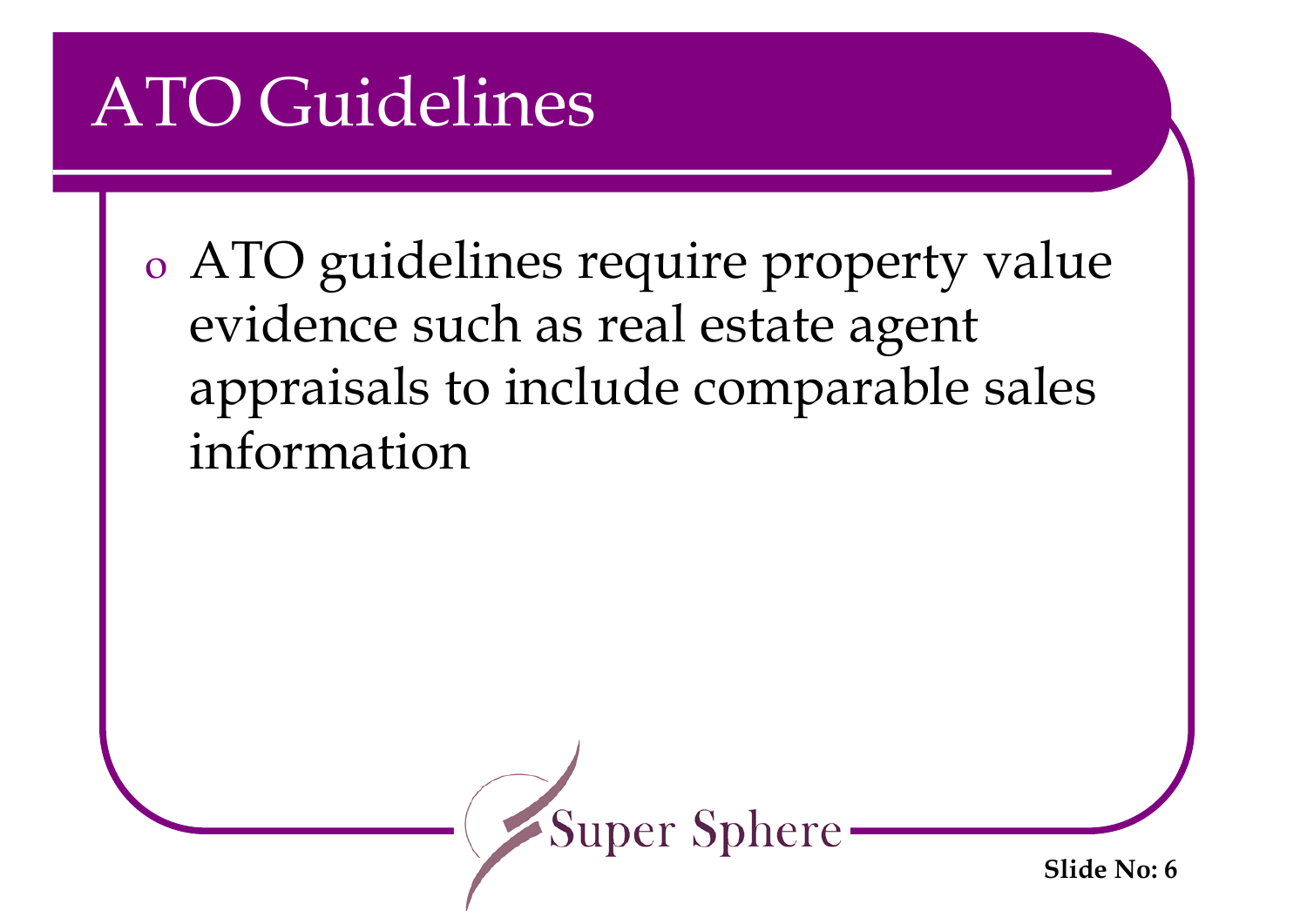## Asset Valuation Issues

o Unlisted investments are challenging, but without sufficient appropriate audit evidence on value expect a qualified part A, qualified part B and ATO reporting.

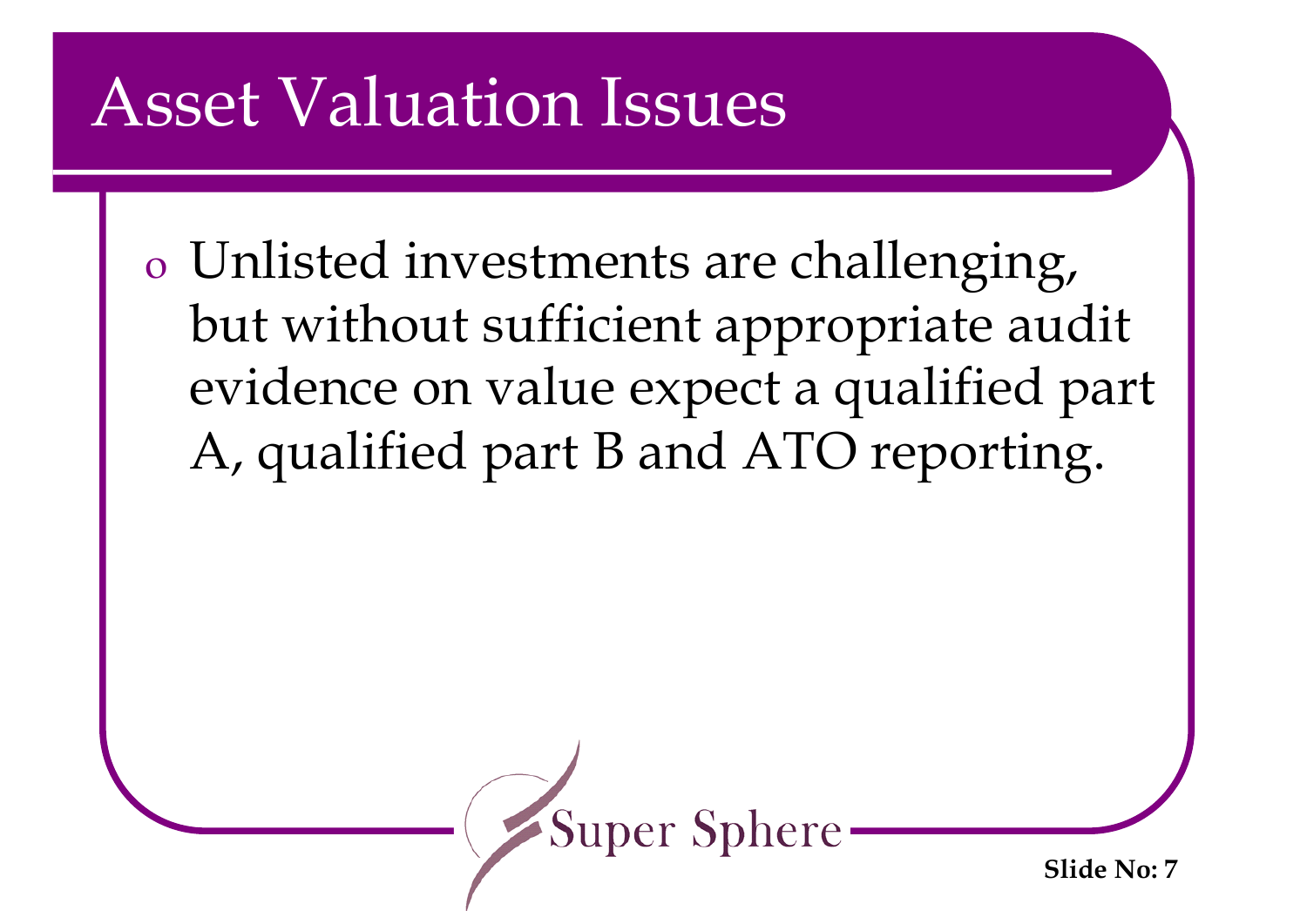## Asset Valuation Issues

- o Extend to audit risks relating to
	- <sup>o</sup> Member account balance manipulation
		- <sup>o</sup> To allow more into pension
		- <sup>o</sup> To allow more contributions
		- <sup>o</sup> To manipulate member balances to disadvantage one member over another

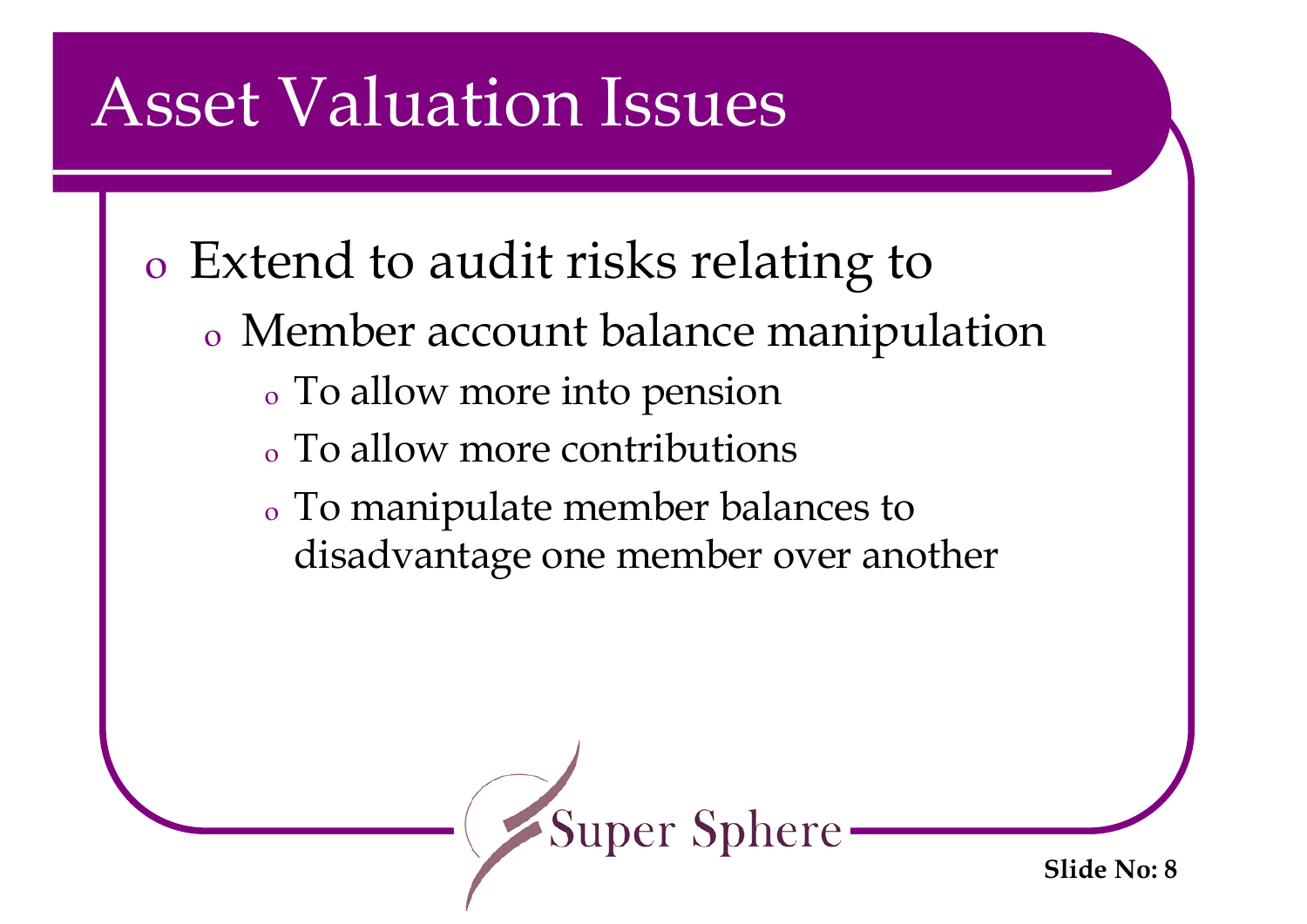- o Ensure the strategy complies with the SIS requirements
	- <sup>o</sup> Whole of the circumstances of the fund
	- <sup>o</sup> Risk of making, holding, realising assets
	- <sup>o</sup> Likely return
	- <sup>o</sup> Liquidity compared to cash flow requirements

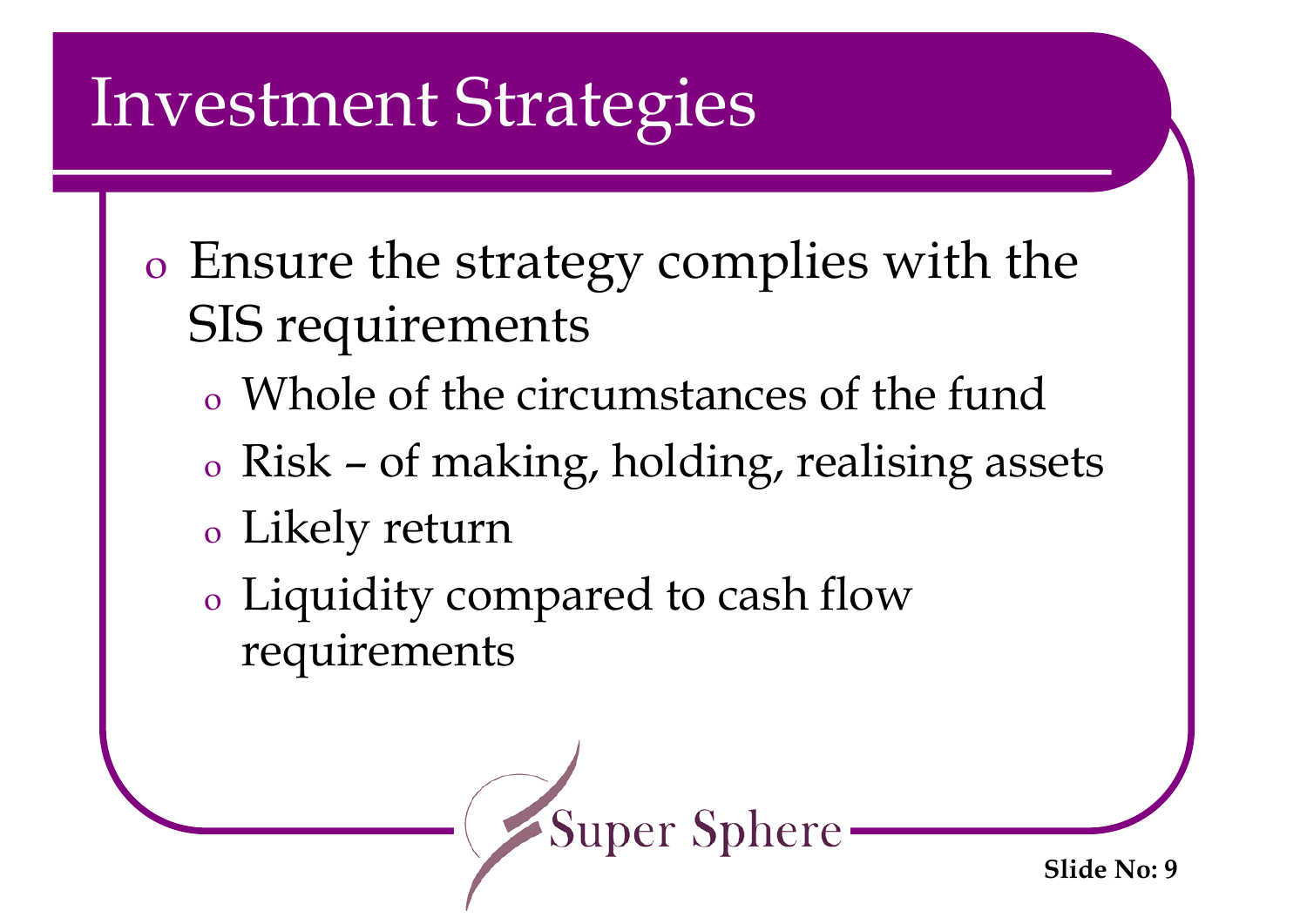- o Ensure the strategy complies with the SIS requirements
	- <sup>o</sup> Diversification and where necessary the risks from a lack of diversification
	- <sup>o</sup> Insurance for one or more members
- o Make sure the strategy is in writing
- o Prefer the strategy to be dated, signed

**Super Sphere** 

o NO back dating!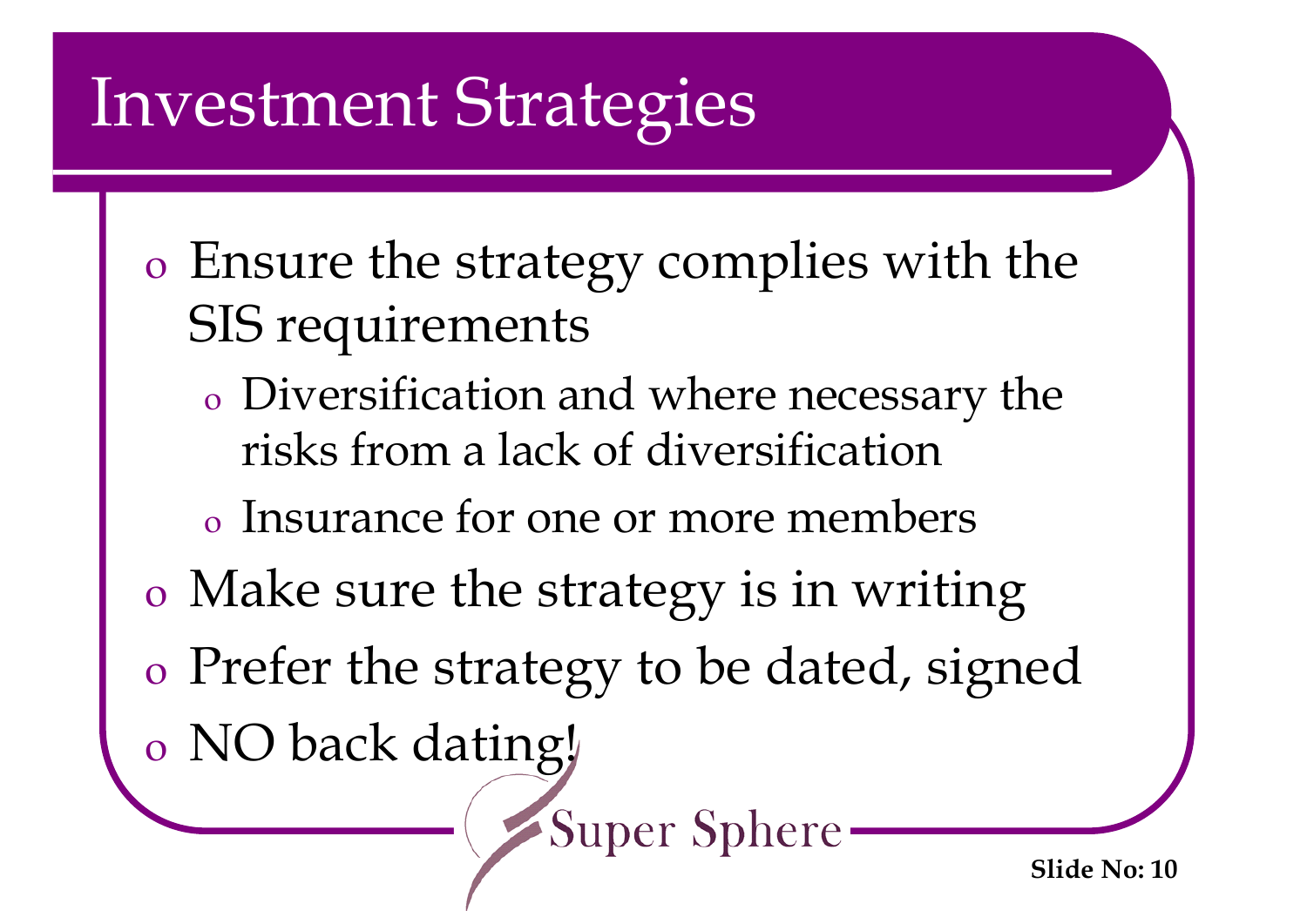- o Annual review must be evidenced in a minute, or the adoption of a new strategy
- o If your strategy has ranges, make them flexible, check they are complied with prior to year end so there are no audit issues at year end

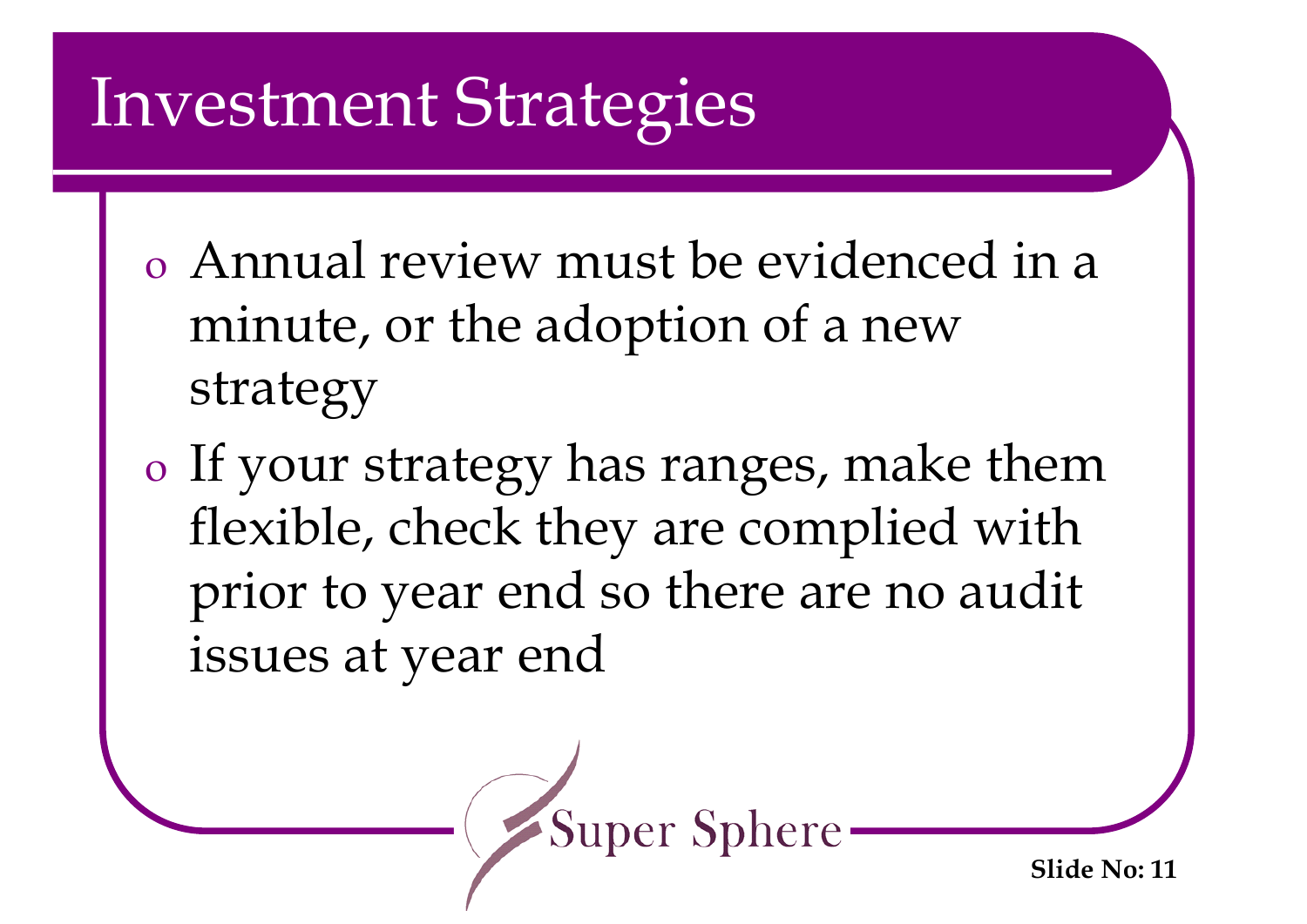- o The trustee must give effect to the strategy
	- <sup>o</sup> Investments are actually permitted
		- <sup>o</sup> Assets held should be listed in the strategy, not just allocated to "other" - crypto is a good example
		- <sup>o</sup> Investments are within the permitted ranges
		- <sup>o</sup> If your strategy has ranges, make them flexible, check they are complied with prior to year end so there are no audit issues at year end

**Super Sphere**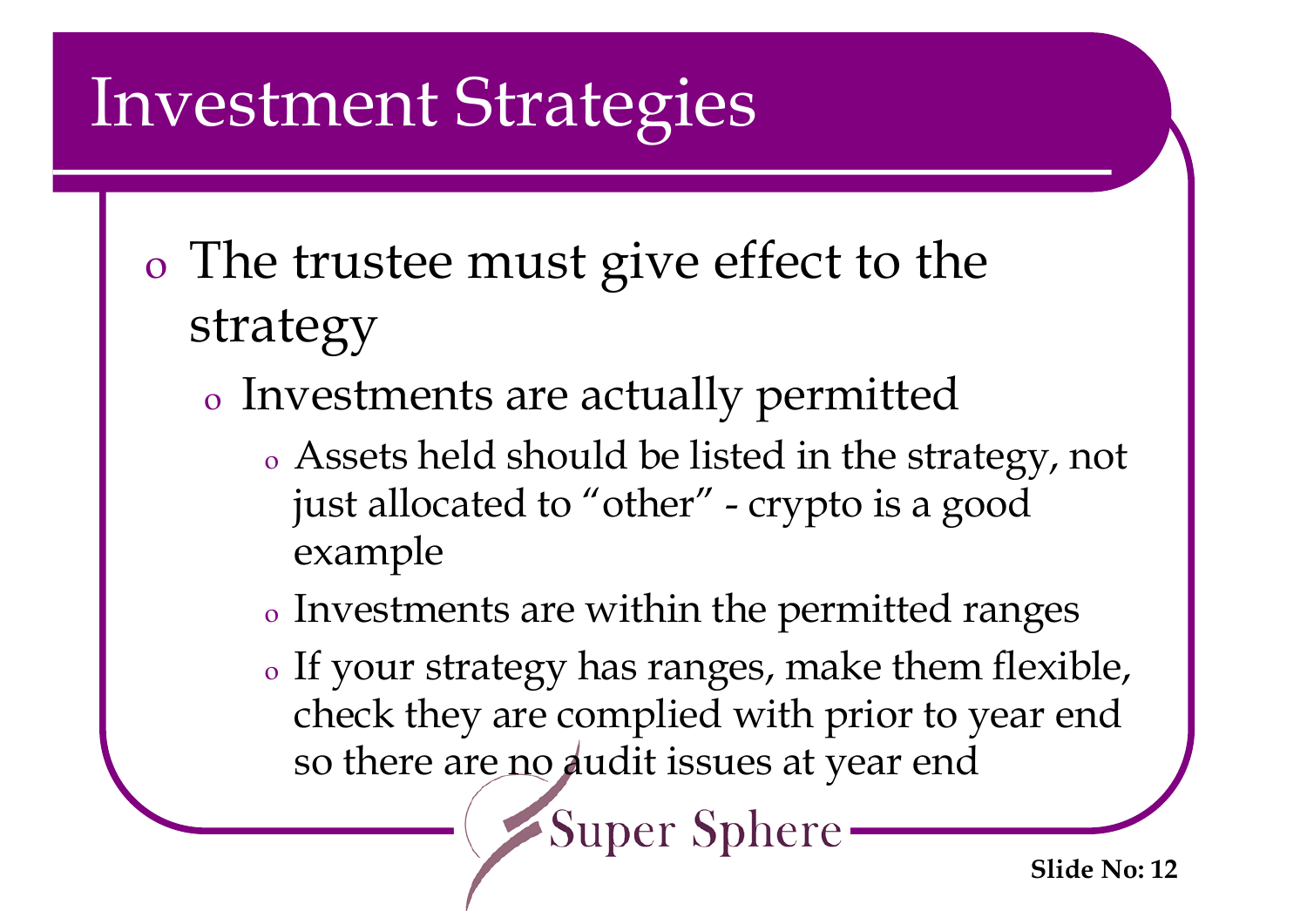o The ATO have stated that the impact of the pandemic is not an excuse to be outside investment ranges noted in the strategy

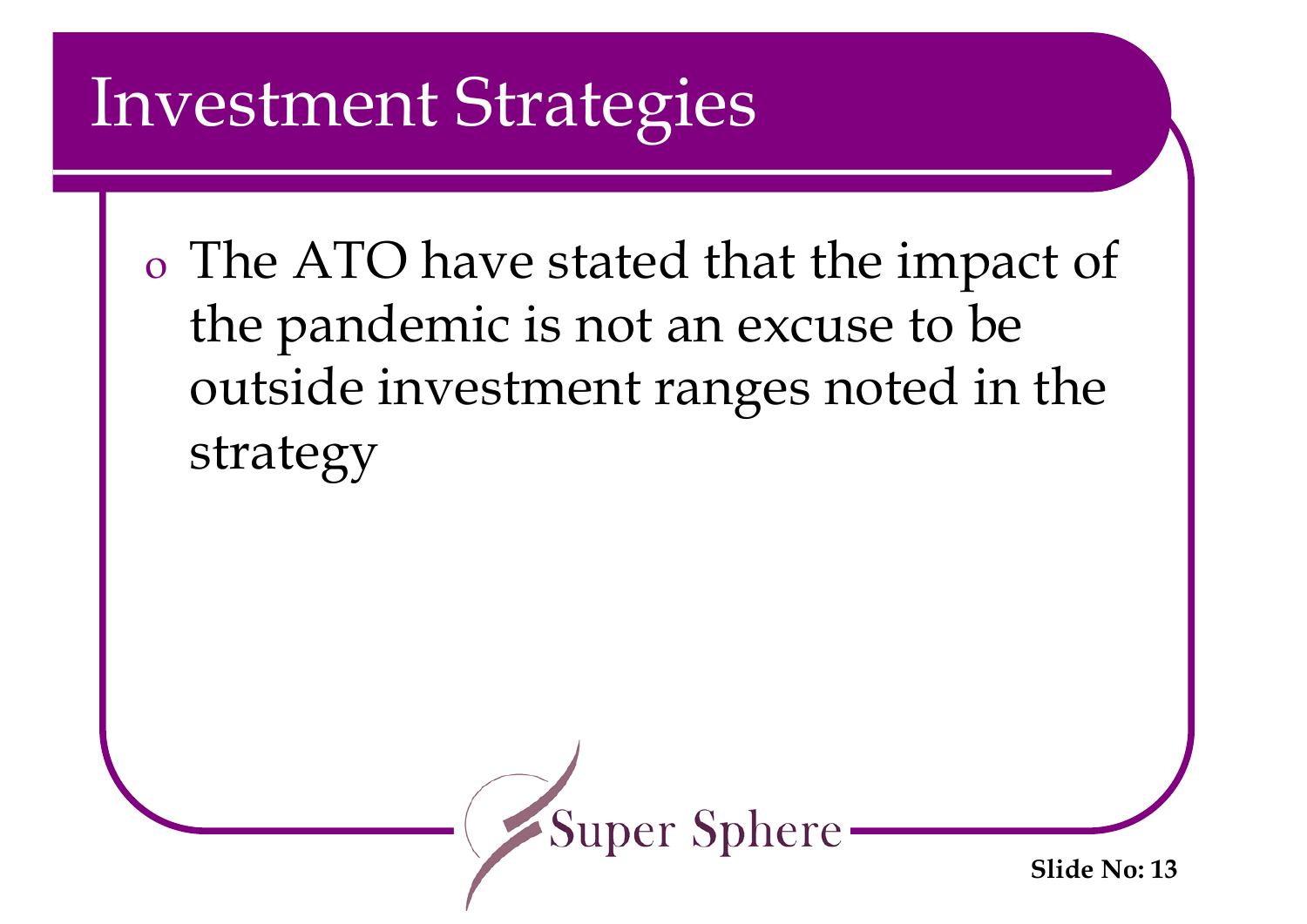- o If the fund has a dominate or single asset, ensure the strategy considers the risks from a lack of diversification
- o Return objective has been met
	- <sup>o</sup> If the strategy has return objectives, make them achievable, allow for negative returns or omit the objective

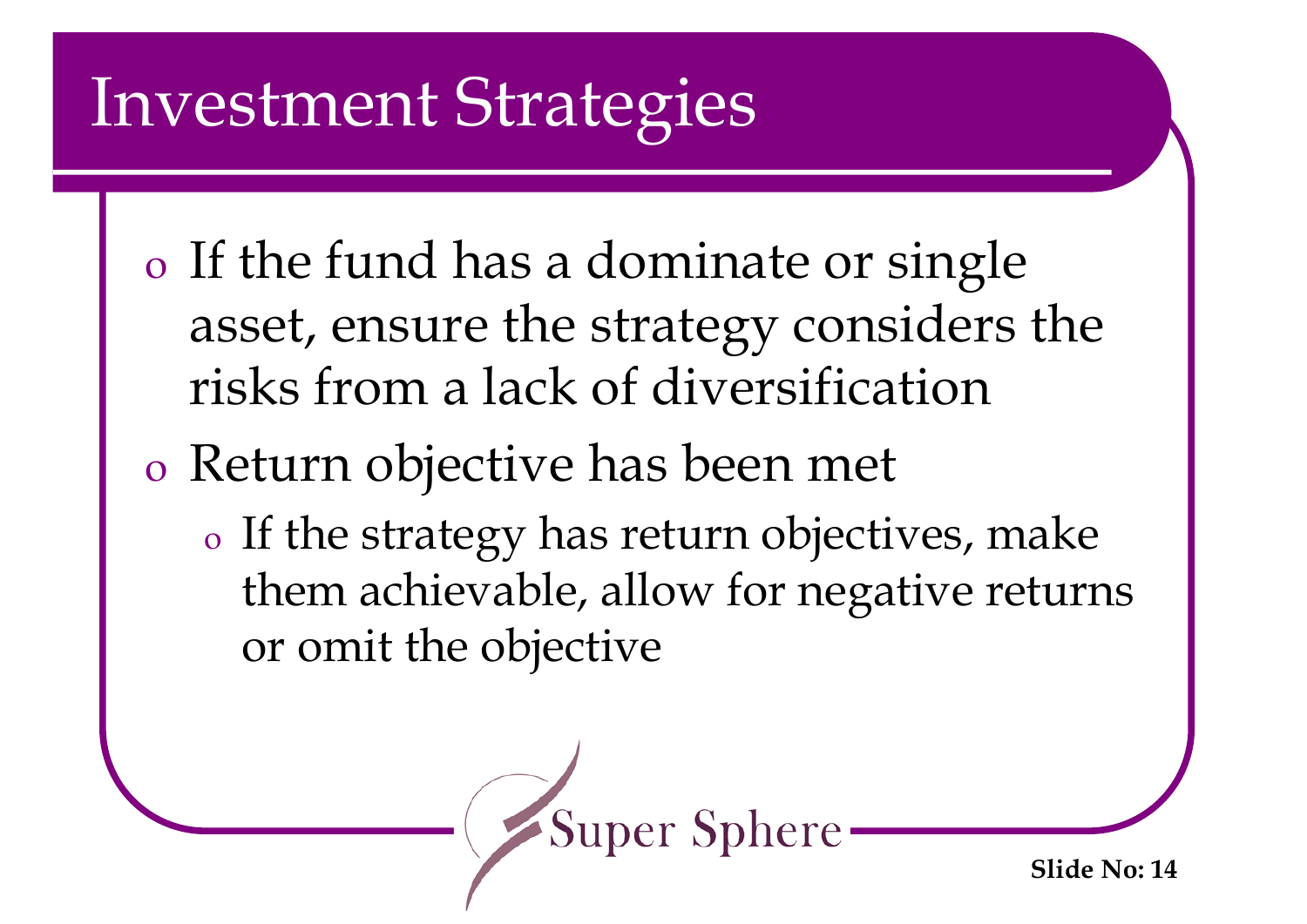## NALI

- o Any fund that has non-arm's length income or a non-arm's length expense has a tax consequence
	- <sup>o</sup> Discretionary trust distributions
	- <sup>o</sup> Non-arm's length trust distributions
	- <sup>o</sup> Private company dividends
	- <sup>o</sup> Other arrangements rent exceeding market value

**Super Sphere**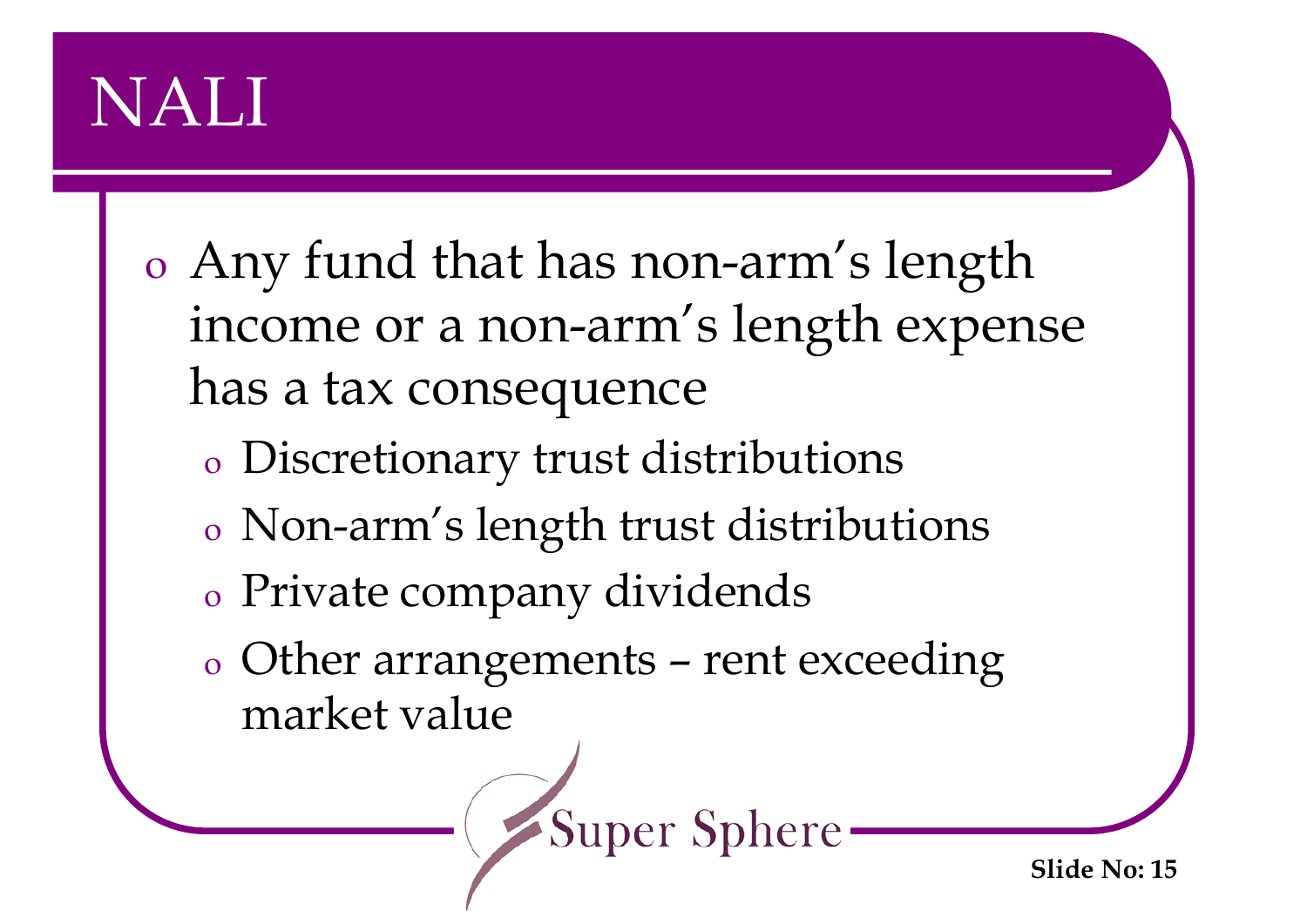#### NALI

#### o Income is taxed at 45%, not concessionally, so there is a significant audit risk to manage

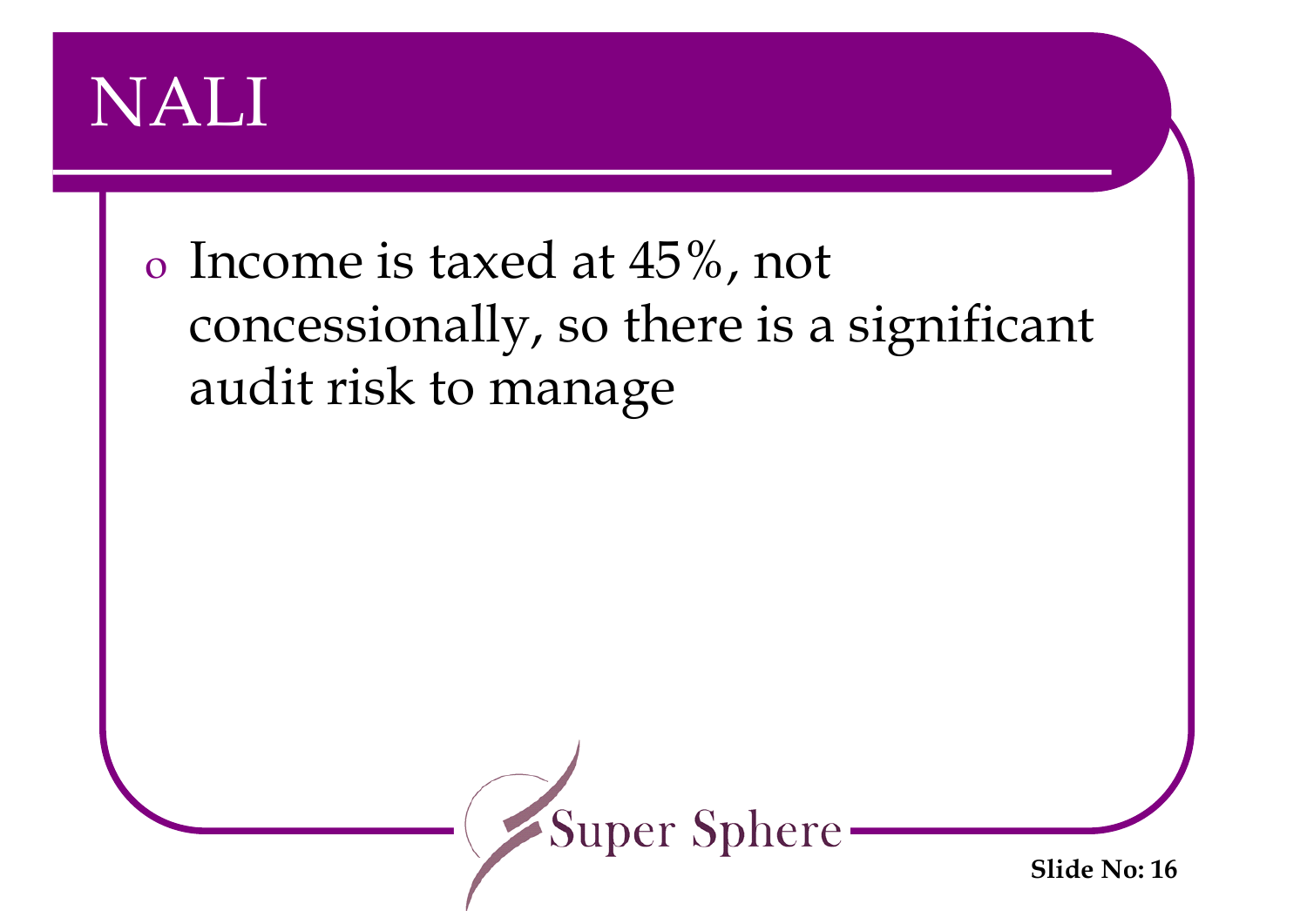- o Rules changed on 1 July, 2018 to capture fund income that may have a connection to non-arm's length expenses
- o There is transitional relief for general nexus expenses, but there is no relief for specific nexus expenses

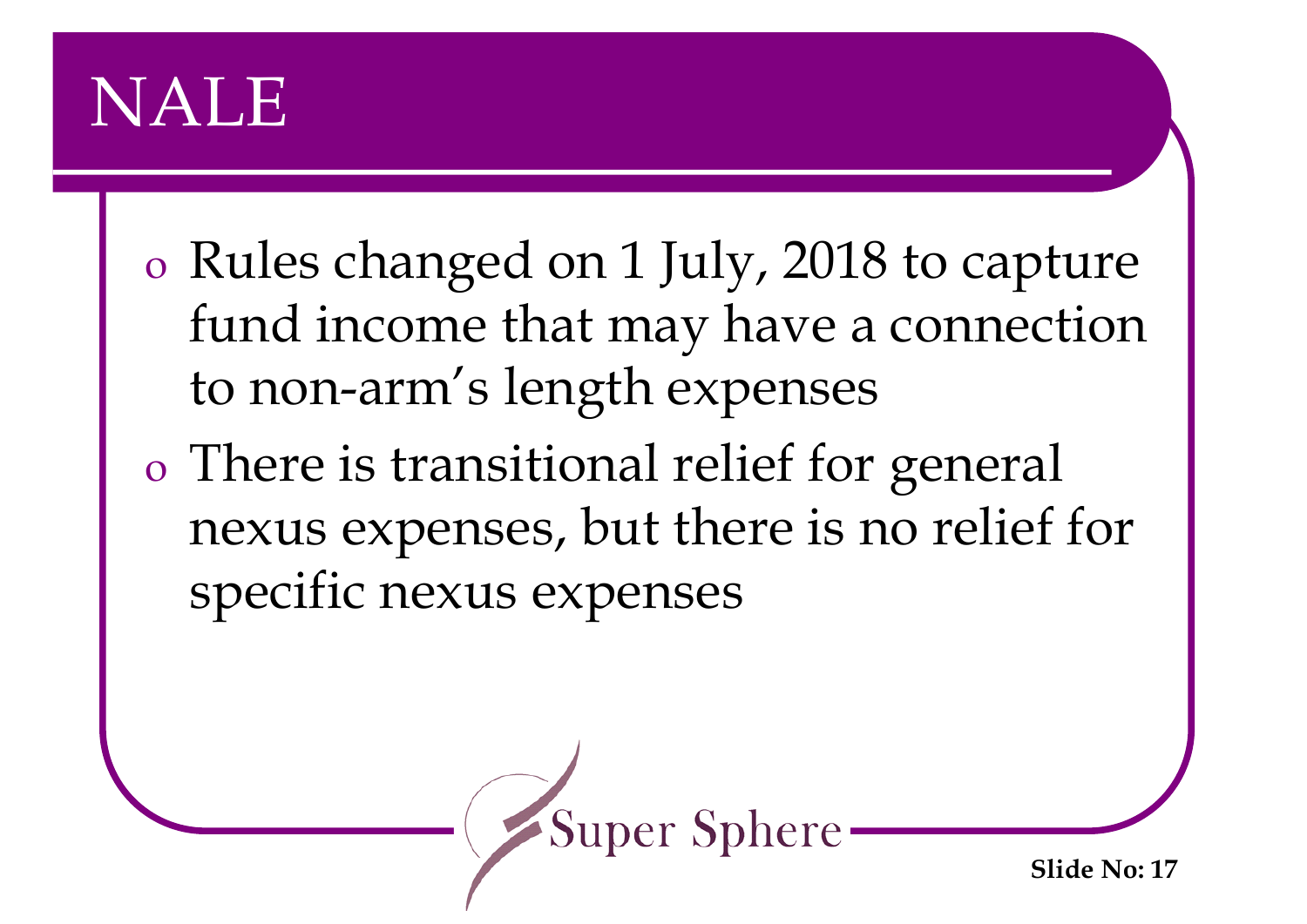#### o Common issues

#### <sup>o</sup> Fund invests in a private trust that has interest free debt

#### <sup>o</sup> All trust distributions are NALI

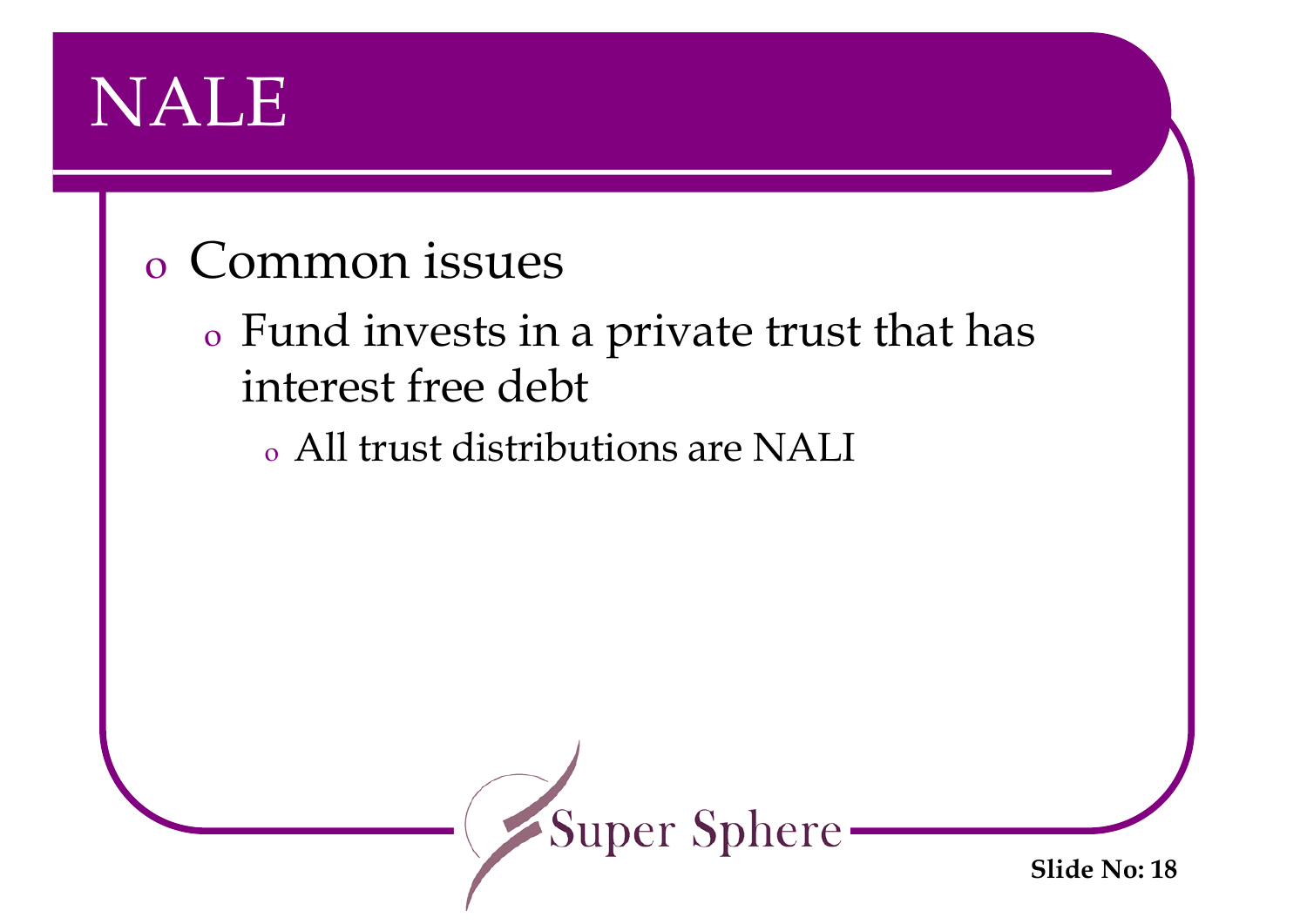#### o Common issues

<sup>o</sup> Fund invests in a private trust that has no accounting fees incurred <sup>o</sup> All trust distributions are NALI

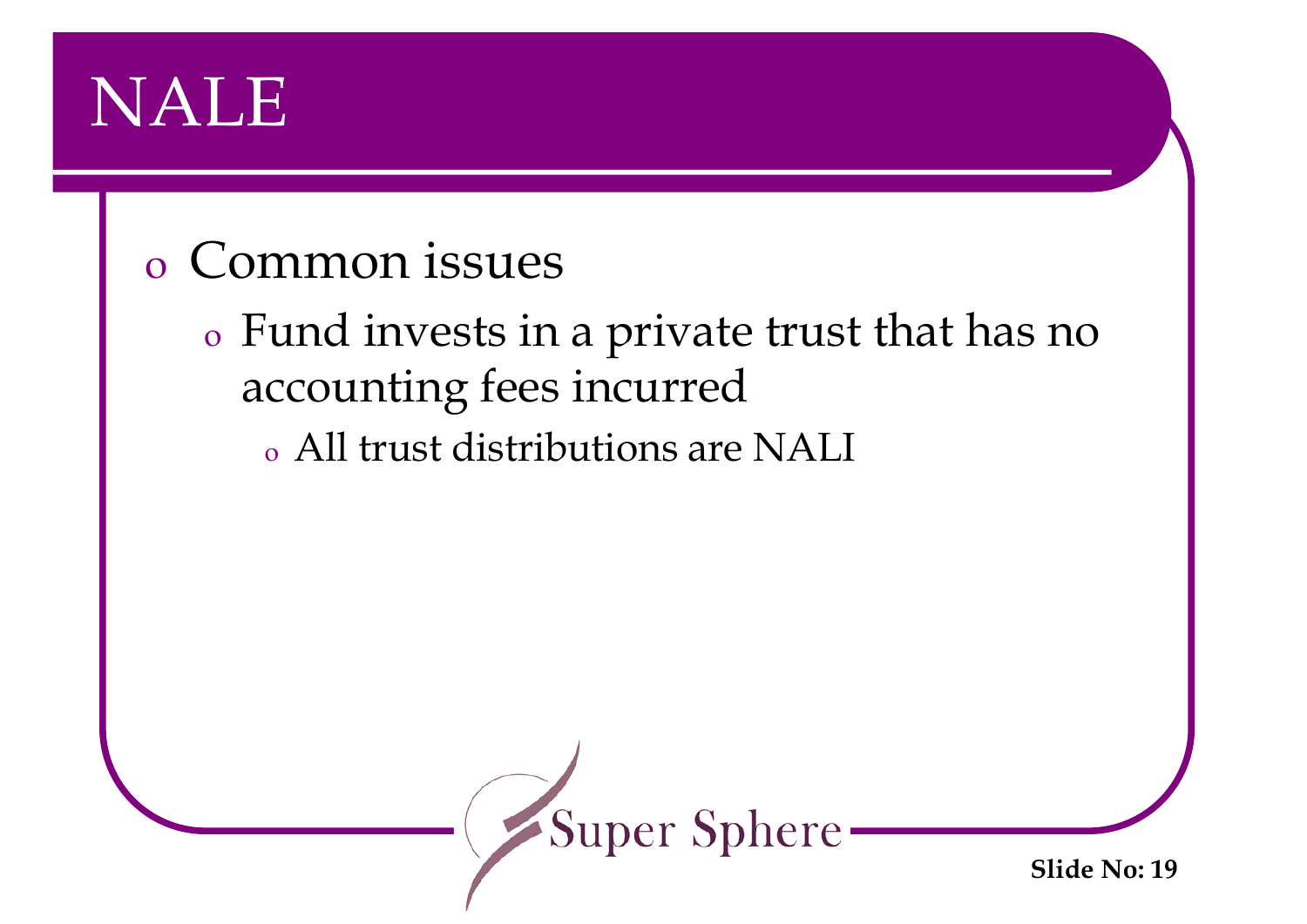#### o Common issues

<sup>o</sup> Fund owns property, trustee is also a real estate agent, and the fund property is managed by the business, but there are no management fees

<sup>o</sup> Property rent (less property expenses) is NALI

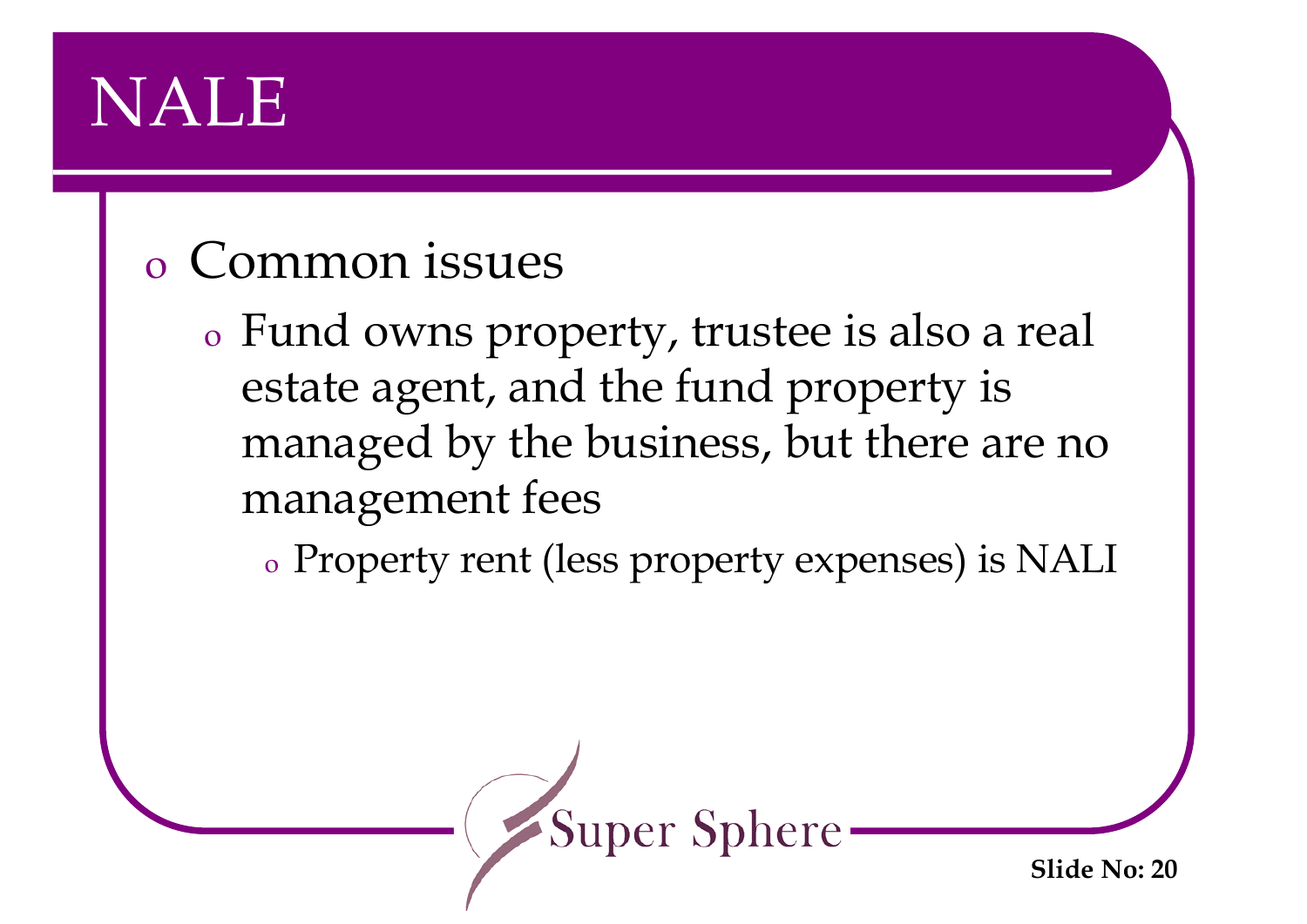- o Pension fund of a retired accountant, no accounting fees are charged for the preparation of the financials by the trustee's old firm
- o Fund has assets of \$6.2m
- o Fund has income for 2021 year of \$163k

**Super Sphere** 

o Tax refund was \$52k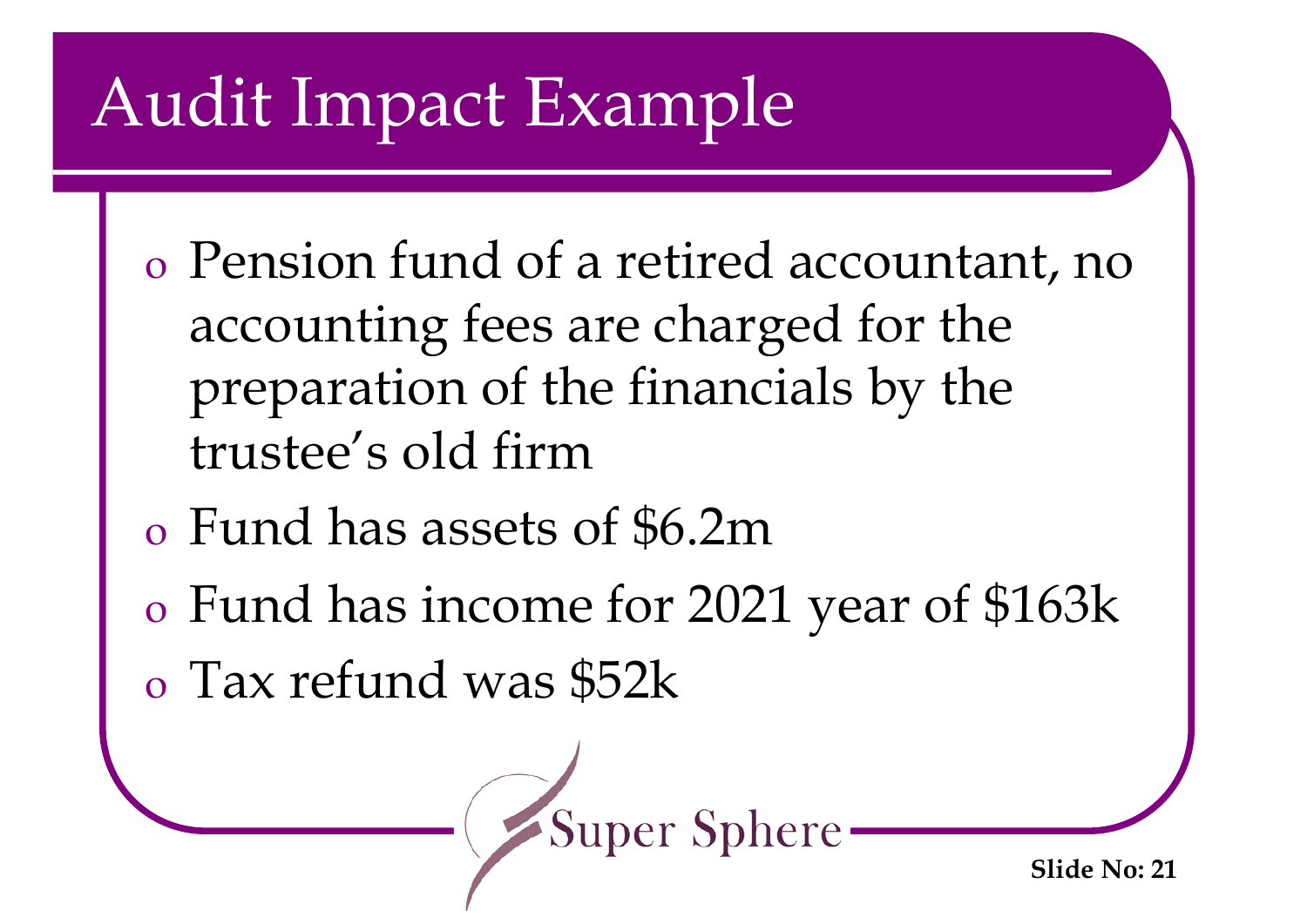o Post transitional period if there are no accounting fee is charged at market rates, the tax refund would be \$3k – so a \$49k swing

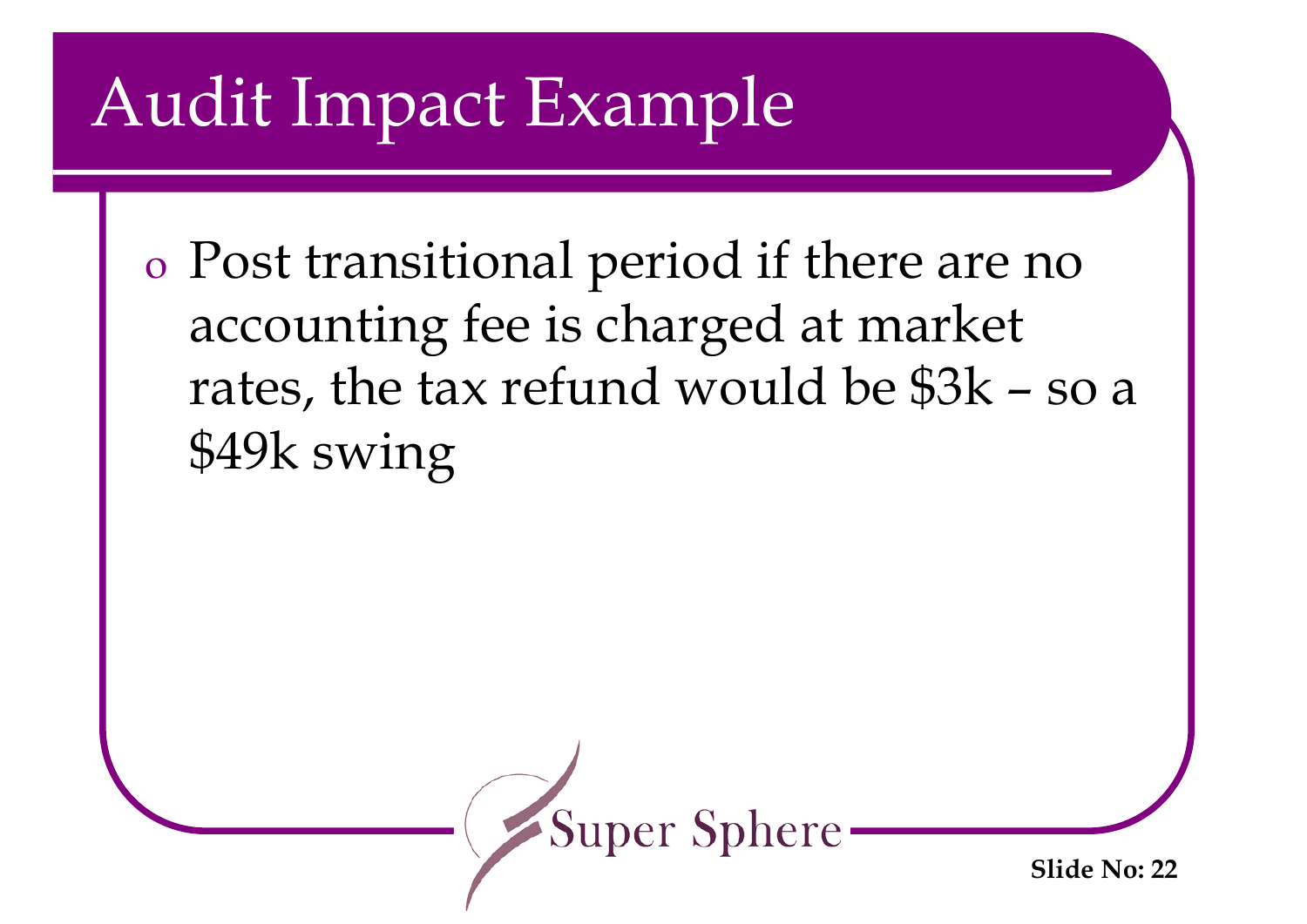- o Accumulation fund has undertaken a huge property development
- o Taxable gain for the year is \$6.3m
- o Property sales were managed via a related party legal firm

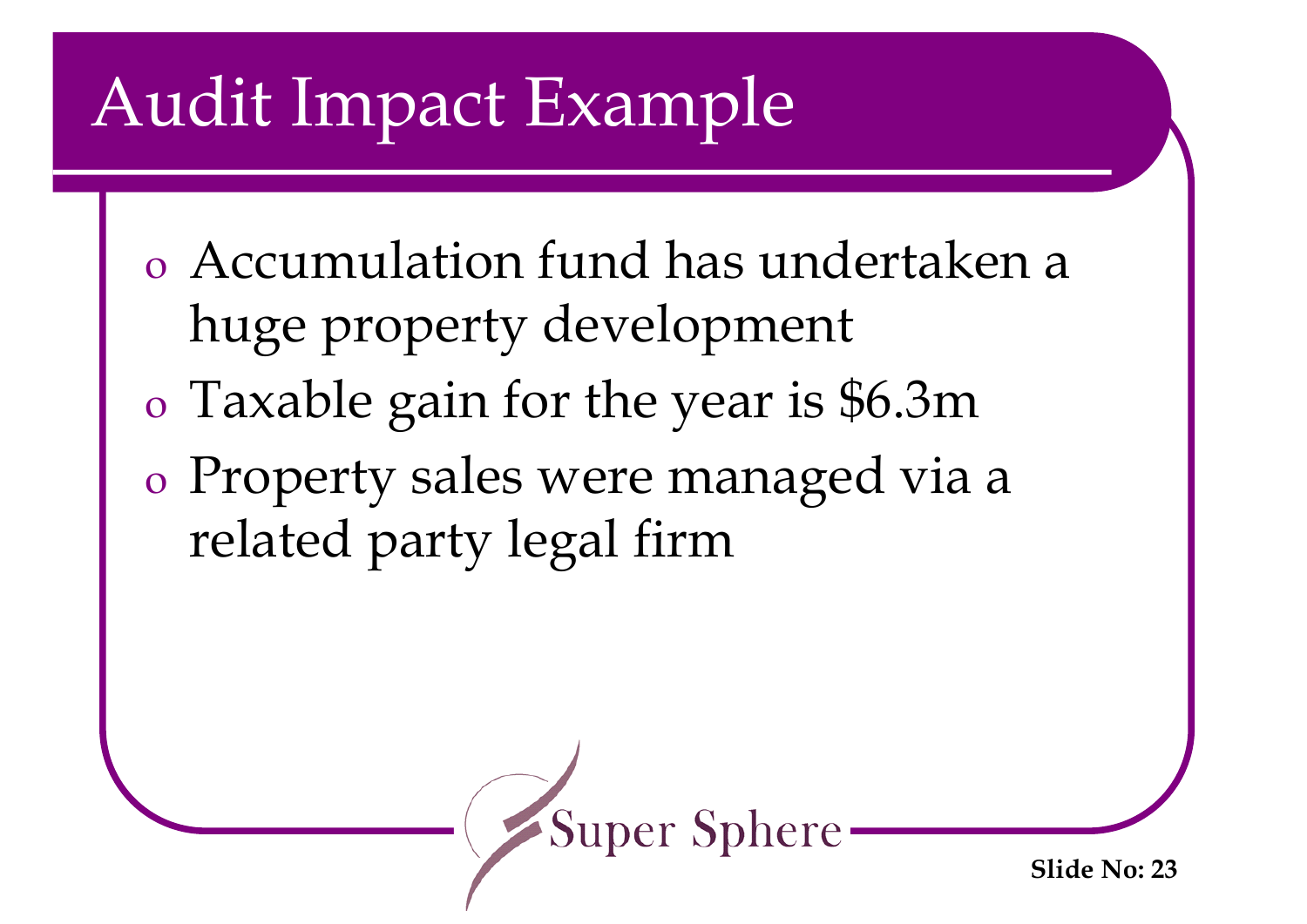- o No legal fees were charged on the sales process for any property sold by the fund
- $\sigma$  \$6.3m less discounting at  $15\%$  = \$630k tax expense
- $\sigma$  \$6.3m less discounting at  $45\%$  = \$1.8m tax expense

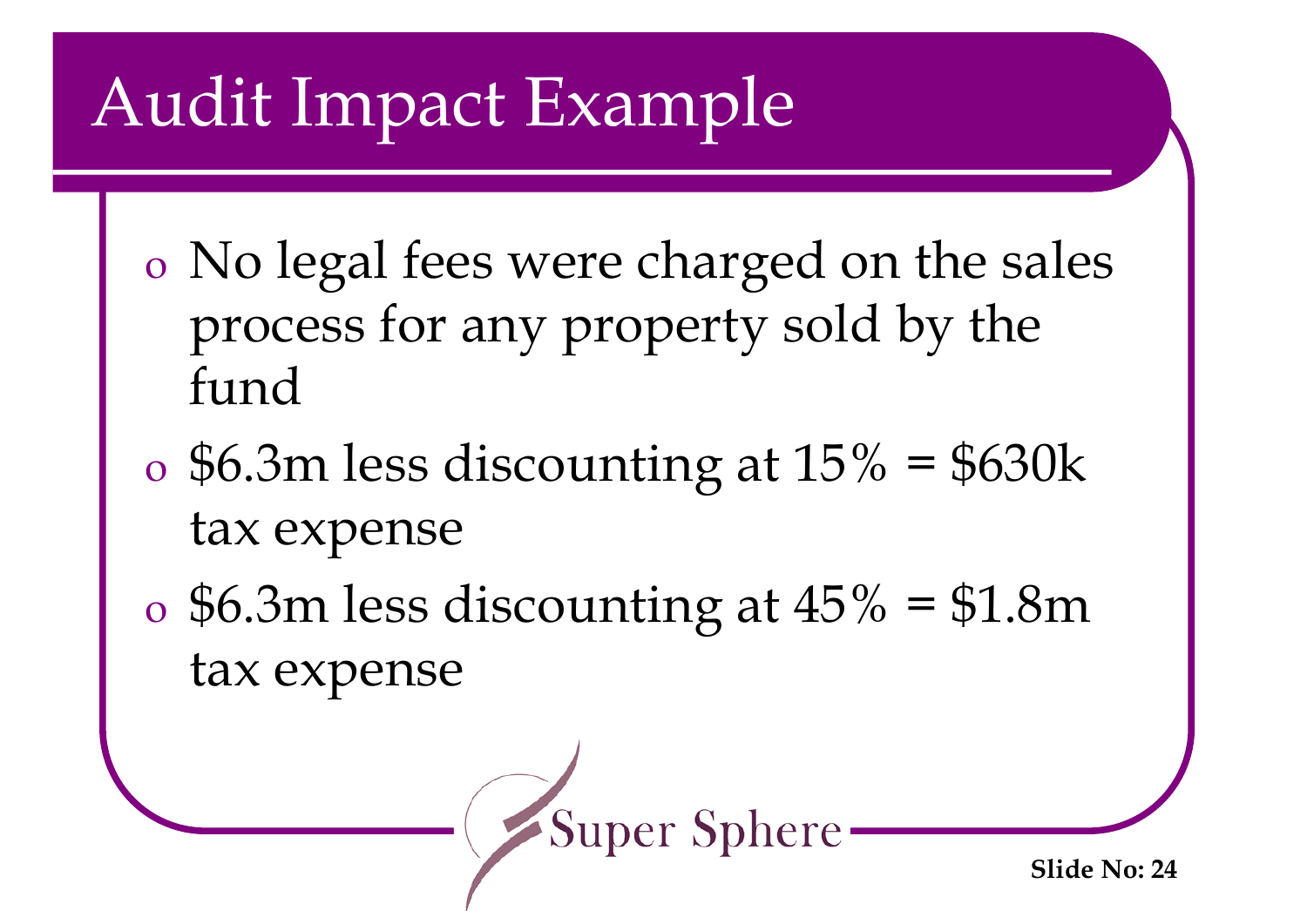# COVID Audit Issues

- o Rent relief for related party tenants
	- <sup>o</sup> Establishing the relief was fair and reasonable
- o Investment strategy requirements
	- <sup>o</sup> Does any loss in value impact compliance with the ranges set by the trustee?

**Super Sphere** 

o Early release payments and the lack of paperwork permitting the release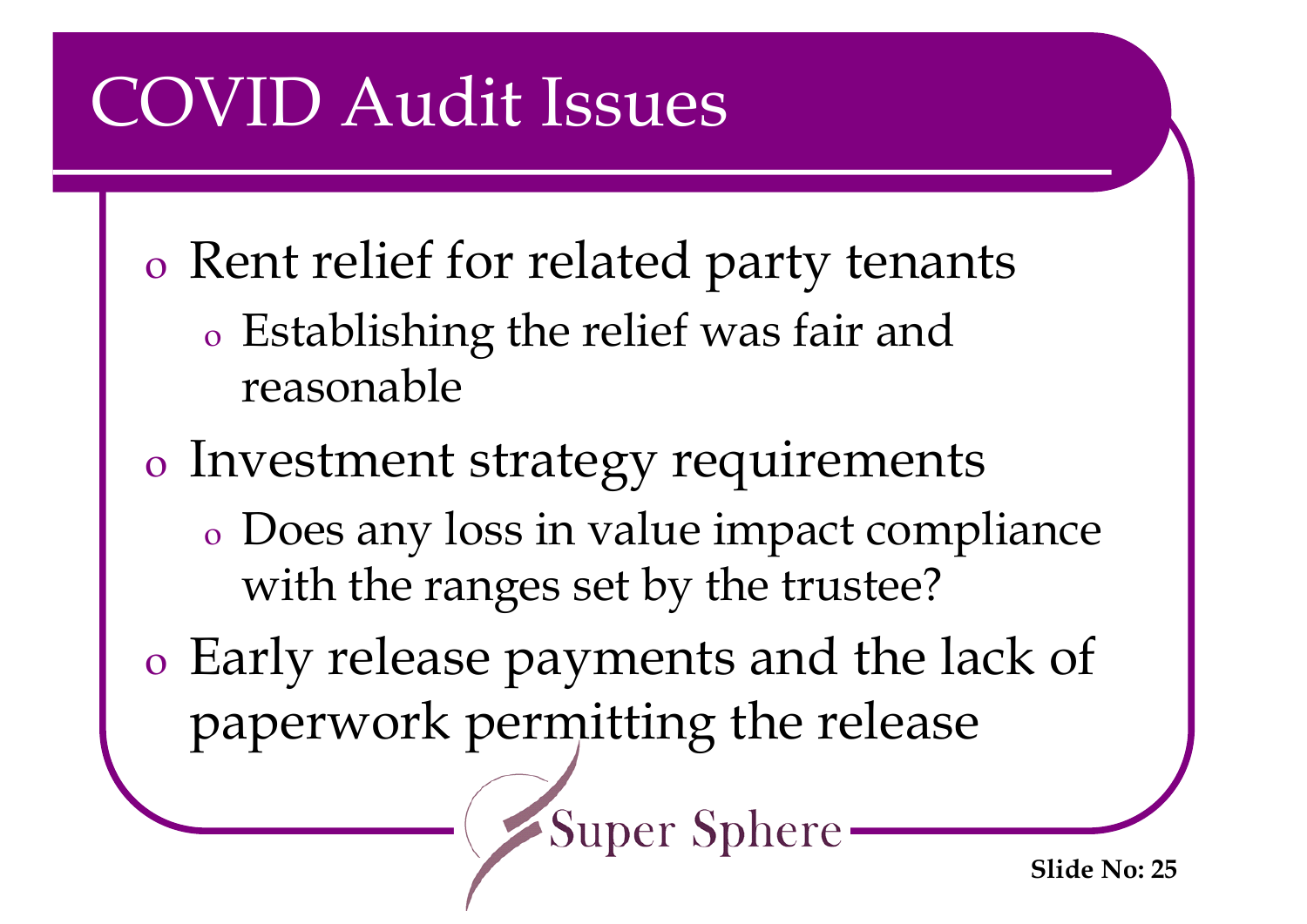#### Questions?